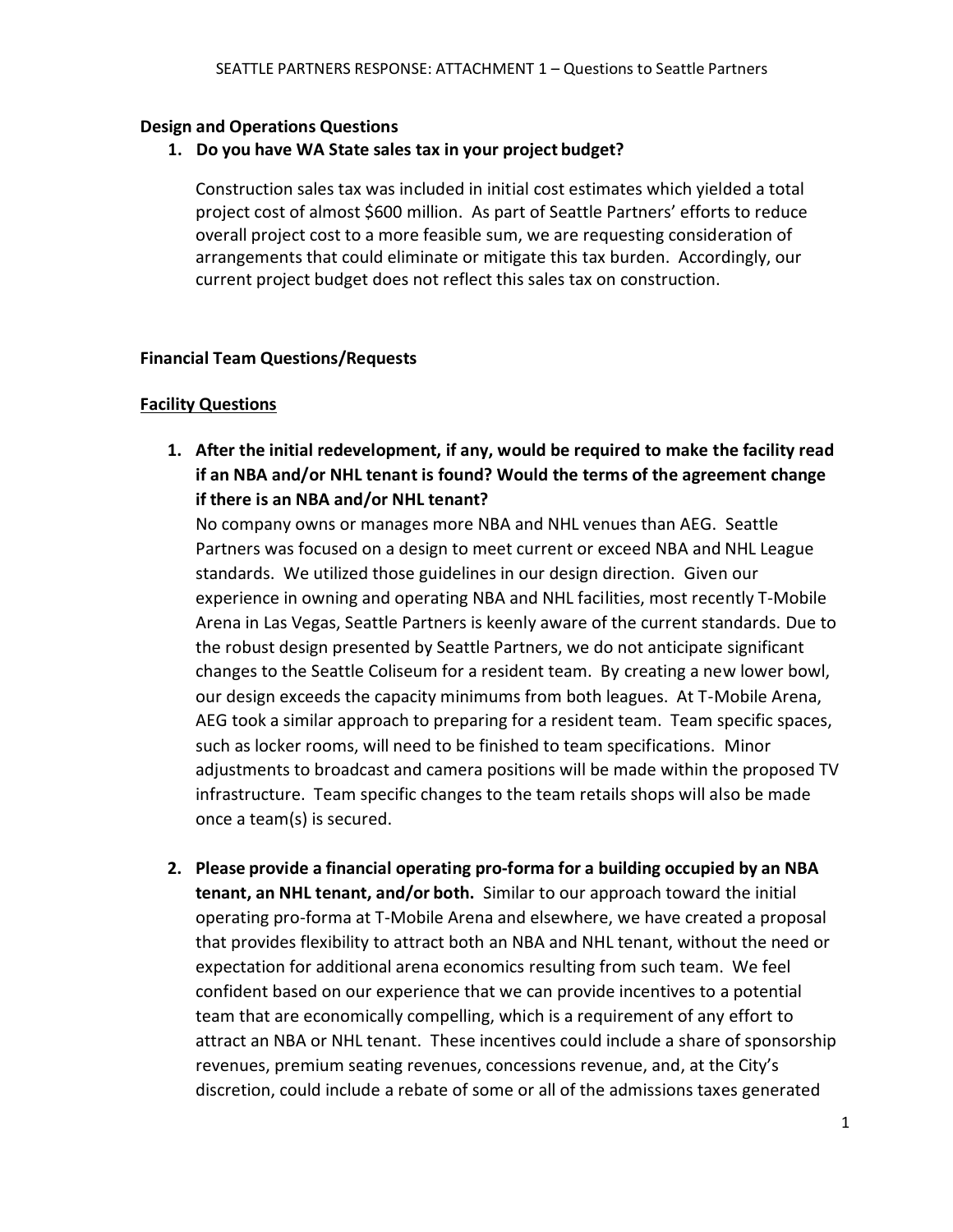from the sale of sports team events We look forward to meeting with members of the Mayor's Advisory Board or City of Seattle staff members to provide more insight into potential financial arrangements with NBA or NHL teams and how those arrangements would impact the Seattle Coliseum's operating model.

**3. Do you have specific plans to help relocate Pottery Northwest or the Seattle Center Gardener's Complex?**

As the ancillary development is still being refined, we look forward to incorporating the necessary requirements by the city to relocate existing tenants.

**On page 383, reference is made to "ancillary development opportunities." Please provide additional information about what those opportunities are. Will Seattle Partners manage and maintain**? The ancillary development is still being refined, but our initial intention is to offer mixed-use opportunities that would complement the existing uses in the area. This includes possible residential, retail, office and food and beverage options. Seattle Partners, or an affiliate, would likely develop such a project itself, but we would want to retain flexibility to bring in additional development partners.

**4. When will the lease commence? Will rent begin when Seattle Partners assumes control of the Redevelopment Site?**

The proposed lease would begin at the commencement of construction (with the Notice to Proceed). Seattle Partners would commence rent payments to the city upon commencement of operations of Seattle Coliseum.

**5. What is the rationale behind the amount of the annual capital reserve? Is this amount meant to cover only the arena or does it cover the additional facilities included? What is the anticipated annual need? Over a 10-year basis? Over a 35 year basis?**

Based on AEG's deep knowledge of operating and maintaining new and renovated arenas, Seattle Partners proposes a graduated contribution scale for maintaining a capital reserve. Our experience dictates, and our capital reserve plan supports, less capital needs with a new arena, and increasing growth of the reserve fund as the venue ages. As the life-cycle of arena equipment reaches its end, the capital fund is designed to be meet and exceed those needs. Detailed needs over the extended life of the Seattle Coliseum will be determined as equipment and FF&E is identified as our concept is refined.

### **Please describe the spending plan for these funds.**

The mission of Seattle Partners in developing short-term and long-term capital plans is to meet or exceed our mutual goal to preserve and enhance the long-term integrity and beauty of Seattle Coliseum. Our short-term planning model focuses on a rolling three-year time period. The long-term model will look beyond the installation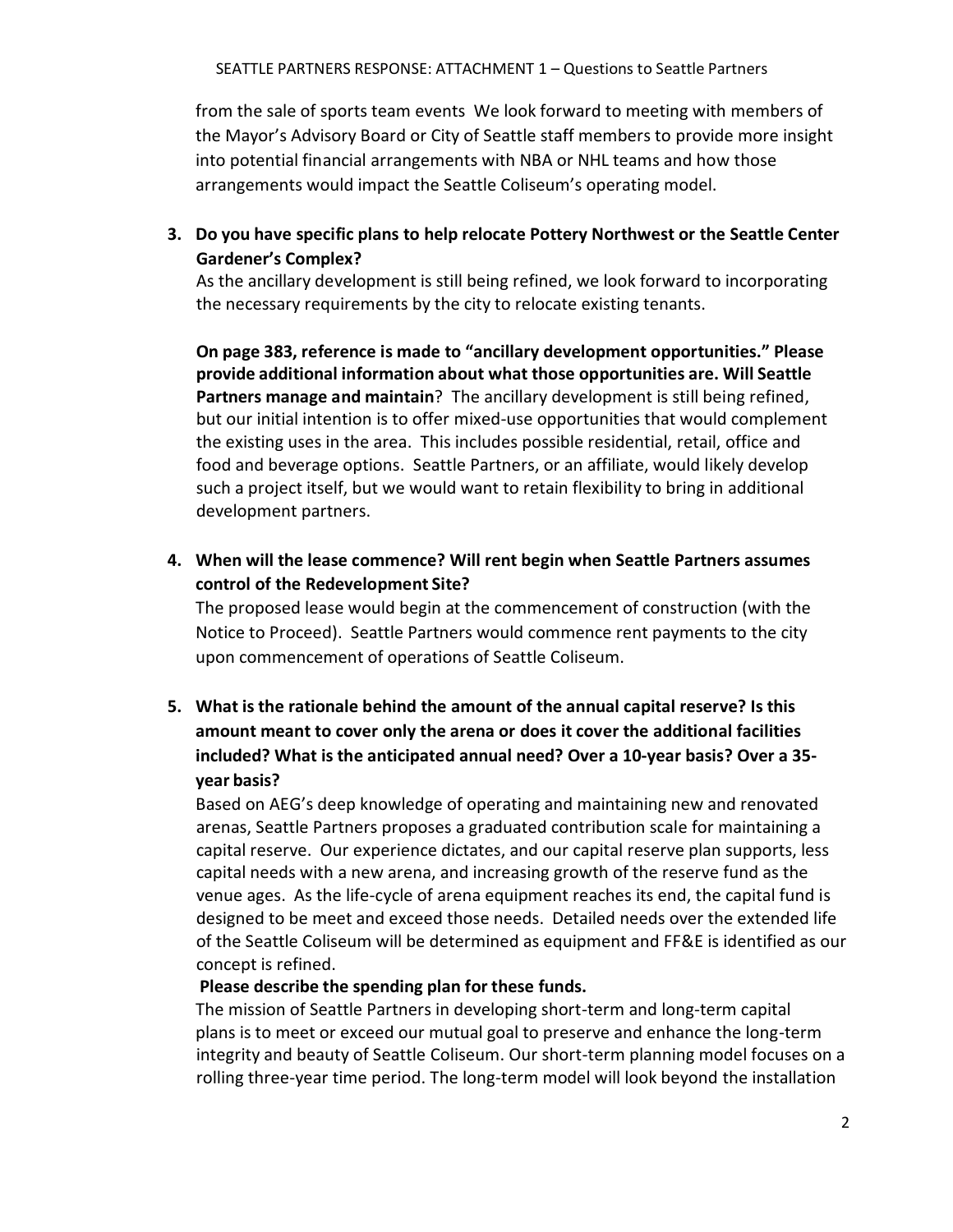SEATTLE PARTNERS RESPONSE: ATTACHMENT 1 – Questions to Seattle Partners

and commissioning period of the equipment to the end of the expected life of the facility. Even in a renovated facility, the capital planning process begins immediately as the commissioning of new equipment will impact the operation and life cycle of building equipment for years in the future. With an iconic venue, as is Seattle Coliseum, AEG's world-wide experience in owning and managing venues has taught us to take such an approach to capital expenditure planning and execution. Additional information can be found in the operations section of Seattle Partners' response

### **Financial Questions**

**1. Please provide Excel files for the financial exhibits and projections (e.g. Bond Financing Schedule). Please provide assumptions and any supporting data or worksheets that will help us understand your projections. We'd like tounderstand if/how Exhibits 1 and 2 tie into the projections**.

We are happy to provide the details to the financial model. Due to the proprietary nature of our financial models, we would prefer to provide and review them in person in our upcoming meeting. We look forward to the opportunity to review with you in person.

**2. Please provide a more detailed operating pro-forma. We would like to see by type of event, rent, labor reimbursements, concessions, ticketing, facility fees, merchandise, and any other revenue categories. Similarly, please provide a more detailed description of the projected expense categories such as event labor, utilities, taxes, maintenance (routine and major), etc.**

We are happy to provide the details to the financial model. Due to the proprietary nature of our financial models, we would prefer to provide and review them in person in our upcoming meeting. We look forward to the opportunity to review with you in person.

**3. What are the revenue streams anticipated from the office/residential buildings referred to in the proposal? If they are included in the in the pro-forma provided, please provide separate break out pro-forma for each facility. Where do they fit into the \$55 million (office buildings,residential/food and beverage/underground parking)? Please provide a detailed breakdown of the \$55 million of annual revenue shown in your proforma.**

Revenues from ancillary development are not included in our operating projections. Seattle Partners envisions ancillary development being driven primarily by the desire to bring additional complementary amenities and uses to the campus rather than by the economic opportunities associated with such development. Given the limited entitlement and relatively modest program currently contemplated, our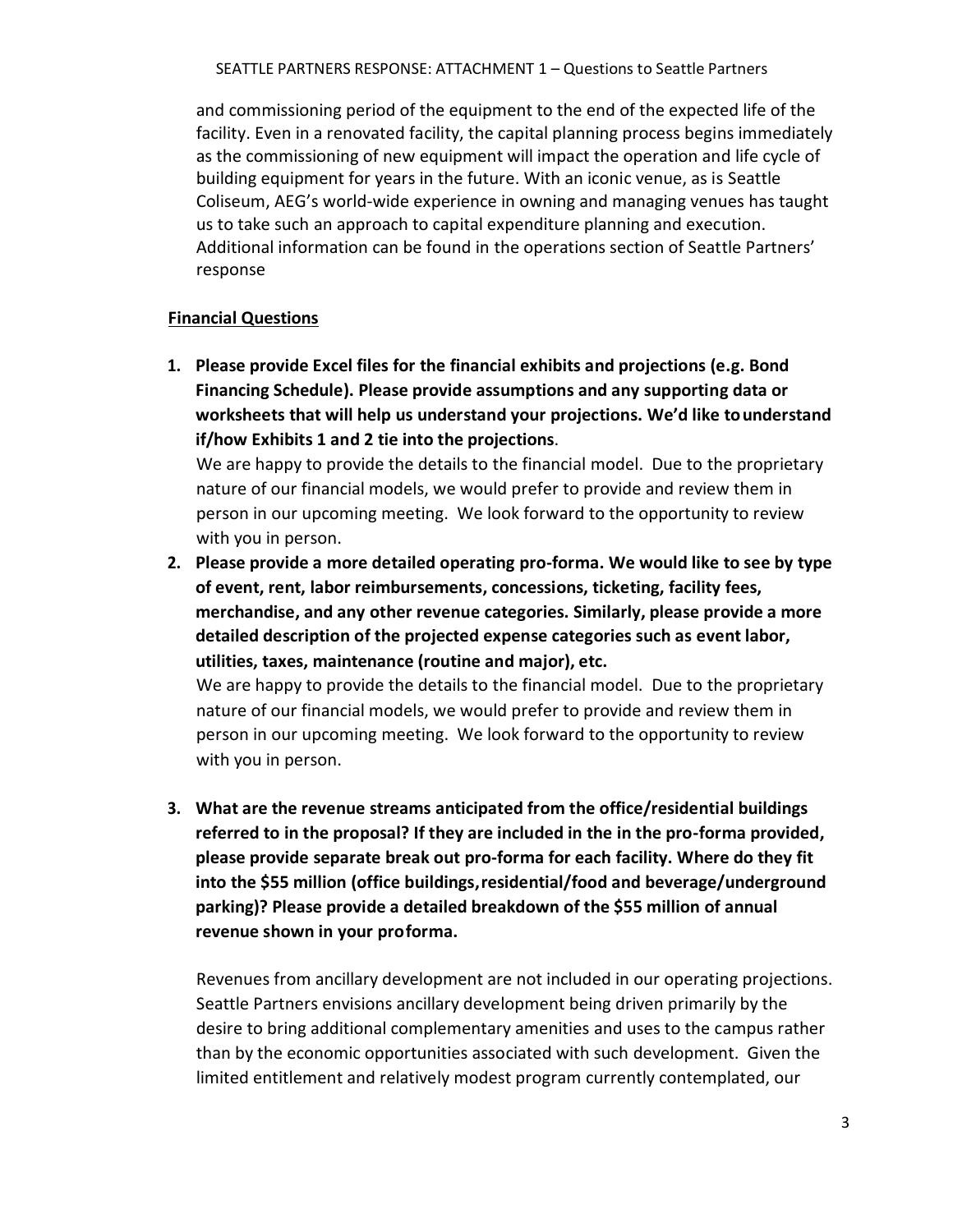SEATTLE PARTNERS RESPONSE: ATTACHMENT 1 – Questions to Seattle Partners

initial projections indicate that any revenues from these ancillary structures will be needed to support the capital investment required to construct the improvements and will not support any material residual land value.

**4. Projected revenue from the \$5 per ticket facility fee increases by an average of 5% per year in the first three years of operations and by 2.3% over the 35-year lease period (response pdf page 472). Is the basis for this change an increase in ticket sales, an increase in the fee, or some combination of the two? If it is the latter, please specify the assumptions for each component of the increase. Is the fee charged on all tickets for all events?**

The increase in the first five years is comprised of a combination of increased event count and annual escalation. Beginning in Year 5 the increase is attributable to annual projected escalation.

**5. On response pdf pg. 383, the proposal states, "Ensuring that (a) construction costs incurred to redevelop the Arena as contemplated in this proposal are not subject to the imposition of sales, use or business and occupational taxes, and (b) the Arena does not become subject to the imposition of any property, possessory interest or similar tax during construction or operation." Are these taxes what is being referred to in the use credit of \$47.8M for Government fees/taxes in the sources and uses table on response pdf page 463?**

Yes. this number reflects our estimate of sales and use taxes, property taxes, and other city taxes and fees during development.

# **If not, please explain the latter figure. How should the \$47.8M on page 463 be reconciled with the \$50.4M in estimated construction period tax revenueshown in Exhibit 1 on response pdf page 471?**

Exhibits 1 and 2 are third-party estimates of all taxes to be generated by the project. These exhibits are intended to be responsive to the RFP request for an estimate of taxes generated. While the taxes in these schedules are similar to those in the model, these exhibits were not used in preparation of the financial models, and they may contain different items than those in the model. For example, Exhibit 1 includes payroll taxes, but such taxes are not included in \$47.8 million government fees/taxes. conversely, the government fees/taxes include permitting and other fees that aren't included in Exhibit 1.

**6. The proposal states that one of the sources for City bond repayment is a portion**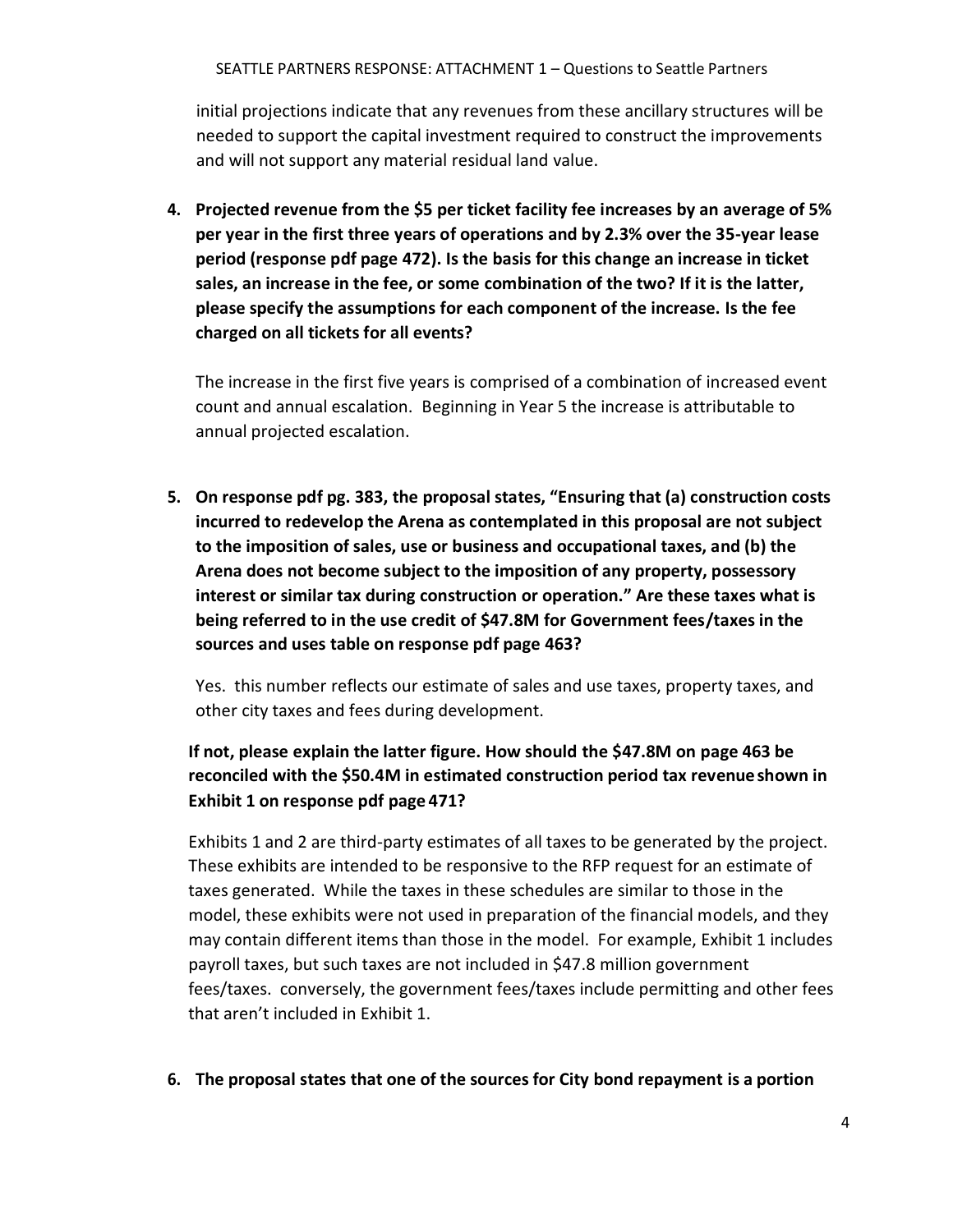**of the City's share of incremental taxes for the operation of the redeveloped arena (proposal pdf page 385). We assume that these incremental taxes are the City taxes in Exhibit 2 on pdf response page 471 and that total projected tax revenues from the arena should be the amounts in the table plus the 2014-2016 baseline figures. Is this correct**?

No. See Number 5 above. Exhibit 2 includes admissions taxes relating to NHL and NBA teams, but our proposal does not include incremental taxes for NBA or NHL events.

**If so, please provide the 2014-2016 baseline figures that were used.** These baseline figures were obtained from the city prepared document entitled "Taxes Generated by KeyArena and  $1<sup>st</sup>$  Ave N Parking Garage."

# **7. Please provide detailed information on how the tax increment estimates in Exhibit2 were calculated**.?

We are happy to provide the details to the financial model. Due to the proprietary nature of our financial models, we would prefer to provide and review them in person in our upcoming meeting. We look forward to the opportunity to review with you in person.

# **8. Please provide detail on the projection/calculation of the net Sponsorship and Premium Seating estimates?**

We are happy to provide the details to the financial model. Due to the proprietary nature of our financial models, we would prefer to provide and review them in person in our upcoming meeting. We look forward to the opportunity to review with you in person.

# **9. In regards to using rent plus taxes plus facility fee as a cumulative source to pay debt service and use against shortfalls in future year revenues, what happens to any interest earned on these funds during that time?**

Taxes and fees will be paid on a recurring basis to the city, based on a remittance schedule to be mutually agreed upon by the parties. Once rent, taxes and fees are remitted, the City would be free to spend such amounts and Seattle Partners has no expectation of participating in any interest that may be earned on those sums while they are held by the City.

**10. If cumulative payments can be used for shortfalls in future years, is the intent that the City hold all the revenues in reserve throughout the agreement term in case**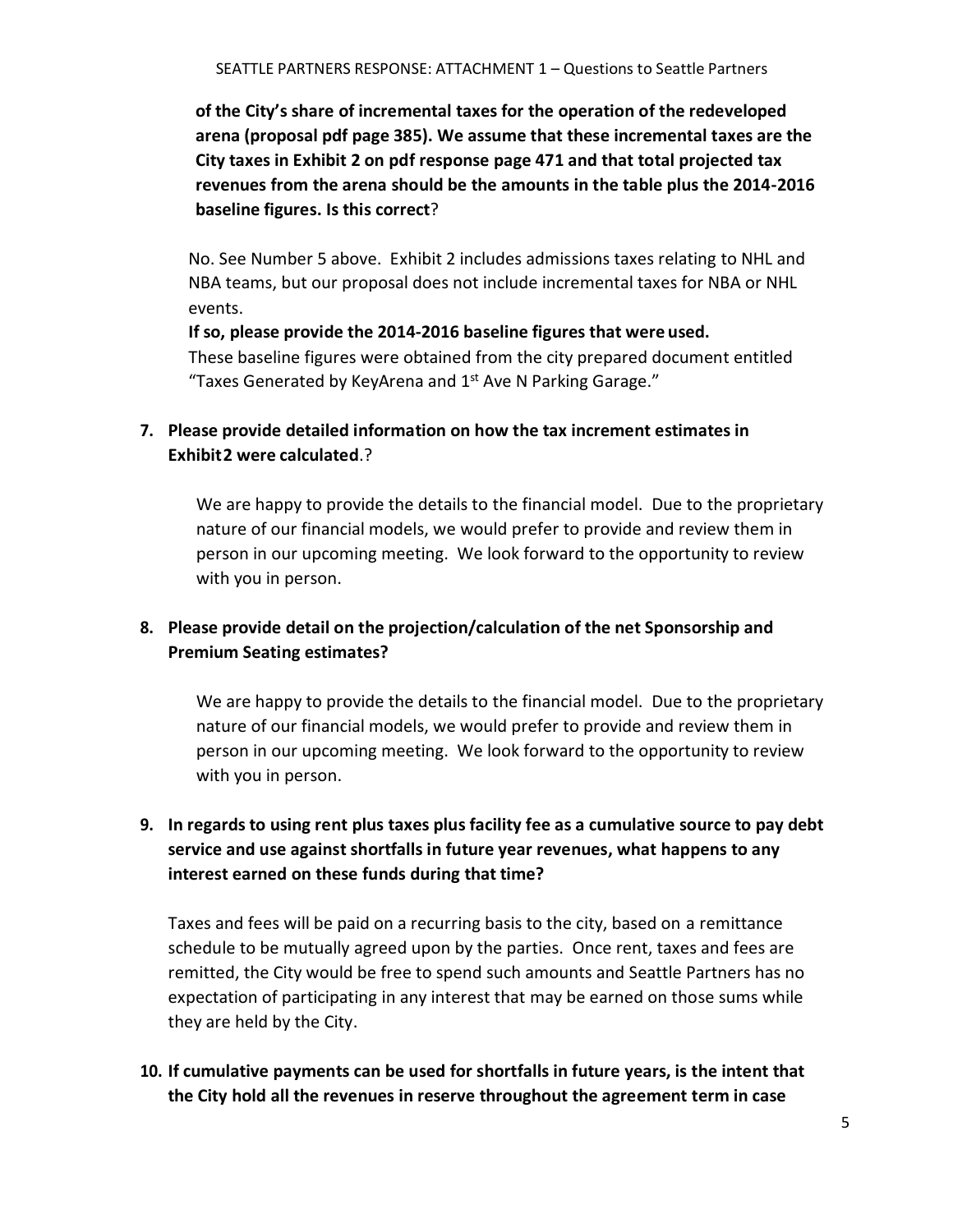#### **there is a shortfall in some future year?**

No. Surplus proceeds would be for the benefit of the city to be used at City's discretion. Further, to avoid a situation where subsequent debt service payments would not be fully funded by project revenues and shortfall payments from Seattle Partners, we are clarifying our proposal to limit refunds of shortfalls only to circumstances where the shortfall payment preceded the surplus. **Would there be intended or restricted uses of the surplus**? No**.** 

**Which party has control or discretion over use those funds?**  The City has control or discretion.

**Could the City pay down the bond principal with a portion of the surplus if it chose to do so?**

Yes.

- **11. Please provide a list of other U.S. municipalities that issued bonds or similar debt to finance the development of arena projects in partnership or agreement with AEG and/or Hudson Pacific Properties. For any such arena projects, please provide (a) amount of government bonds or financing instrument originally issued, (b) sources of revenue for bond payment, and (c) indicate whether anticipated revenues have been sufficient to cover payments.**
- **EXAMPLE 1:** City of Los Angeles provided \$70 million of funding for the Staples Center project in 1998. The funds were used to acquire land around the proposed arena site and to conduct site preparation work (demolition, utility relocation, etc.). Of the amount funded, \$12m was an outright grant – the remaining \$58 million came from a combination of city bond proceeds and city reserve funds. Certain project related revenue streams (principally an admissions fee and incremental revenue generated in nearby city parking lots) were identified as source of repayment for both the city bonds and the reserve funds used to fund the project. The AEG entity developing the project committed to guarantee payment of any shortfalls through a gap funding agreement. In the early years of operation there were small shortfalls which the developer funded per the agreement. For most of the 18-year life of the arena, the identified revenue sources have exceeded the payment obligations.
- **EXAMPLE 2**: City of Kansas City provided \$200 million of funding toward the construction of the sprint center in 2007, which AEG has been managing pursuant to a long-term management agreement secured by AEG in exchange for contribution of approximately \$53 million toward the cost of construction and the assumption of operating risk. A citywide car rental tax was imposed in connection with this project and that car rental tax has served as the sole source of repayment of the city's bond obligations.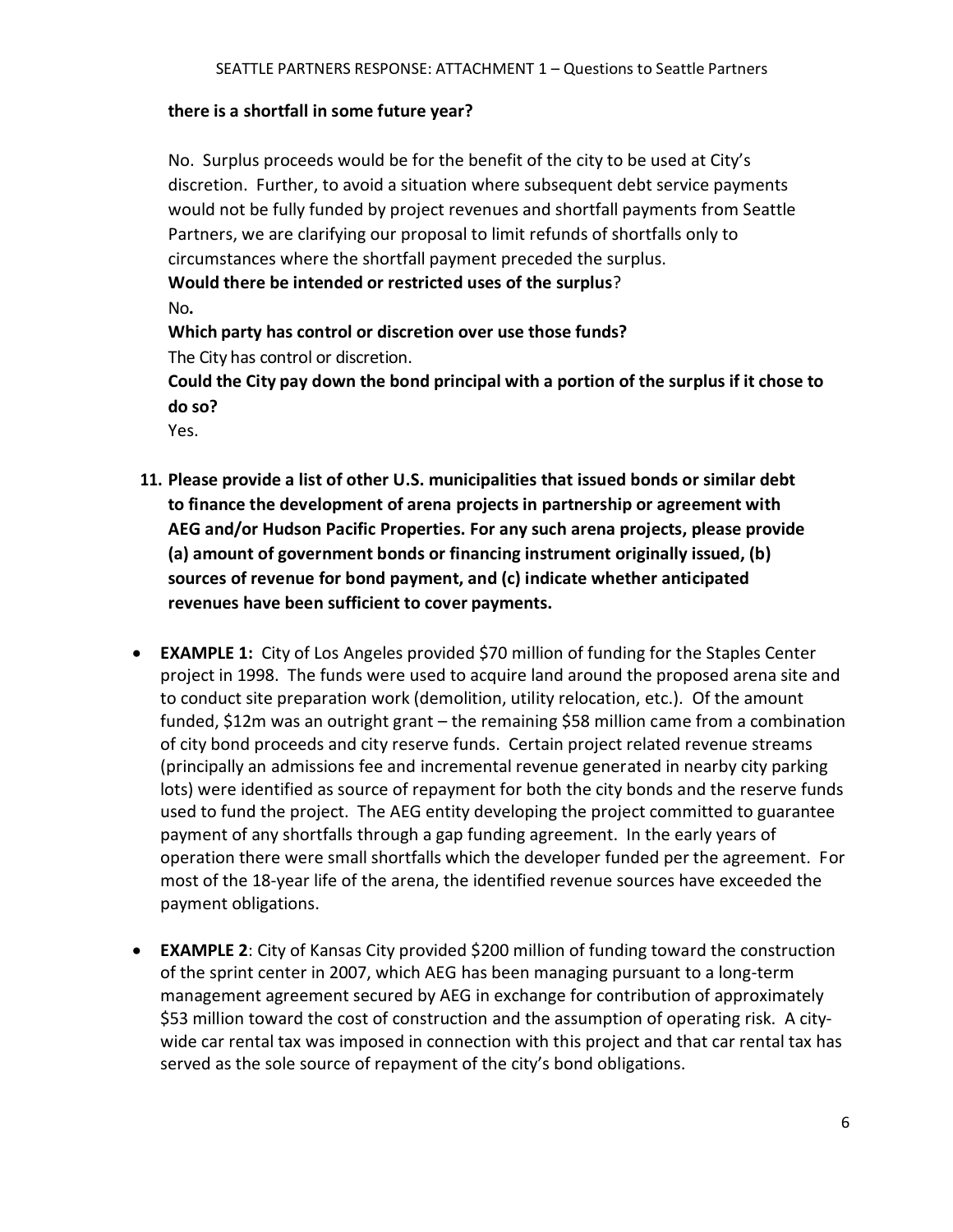• **EXAMPLE 3:** The City of Houston provided public support toward the construction of BBVA Compass Stadium (home of the Houston Dynamo MLS team then owned by AEG). That support included \$20m of TIRZ bond proceeds (representing almost ¼ of the total project cost). These bond proceeds were secured by and have been funded out of property tax increment generated within the redevelopment zone in which the stadium project is located.

### **12. What collateral is being offered up in order to guarantee the proposed bond payments?**

No specific collateral is being proposed to guarantee the bond payments. Seattle Partners, a joint venture between AEG and Hudson Pacific Properties, will be a wellcapitalized entity with significant equity invested by both firms. Further, under even the most conservative projections, Seattle Coliseum is expected to generate significant positive cash flow from operations once the project is complete. In light of these factors, Seattle Partners believes it will be a creditworthy entity more than capable of fulfilling its financial obligations to the City under both the Lease Agreement and the Development Agreement. However, to mitigate any perceived risk during the development phase of the project, Seattle Partners does anticipate providing the City with the benefit of completion guaranties from parent entities reasonably acceptable to the City. Further, to the extent that the City determines that any of the on-going obligations of Seattle Partners during operation (e.g. payment of rent or the shortfall funding obligation described above) require additional credit enhancement, AEG and HPP are willing to explore the possibility of guaranties or other forms of credit support.

## **13. Did you consider a 100% private financing approach, and if so, what lead you to decide on partial public financing?**

Yes, AEG and Hudson Pacific Properties began this process with the intention to propose a plan solely funded by private capital without any city bonding involved. However, as the estimated costs of the project increased substantially from original projections, it became clear that the prospects for successful execution (i.e. both delivering a completed project and also attracting an NBA and/or NHL tenant) would be greatly enhanced by taking advantage of the city's bonding capacity and relatively favorable cost of capital.

# **14. Doesthe proposed public bond financing plan comply with the State of Washington law prohibiting tax increment financing?**

Yes. This proposed bond issuance is not supported by any property tax increment and therefore is not implicated by those prohibitions. Further our review of the city's debt policies indicates that the proposed issuance is consistent with the requirements set forth in those requirements (in particular, Policies 10 and 11). Finally, we have reviewed the city's bonding capacity limitations and understand that there is ample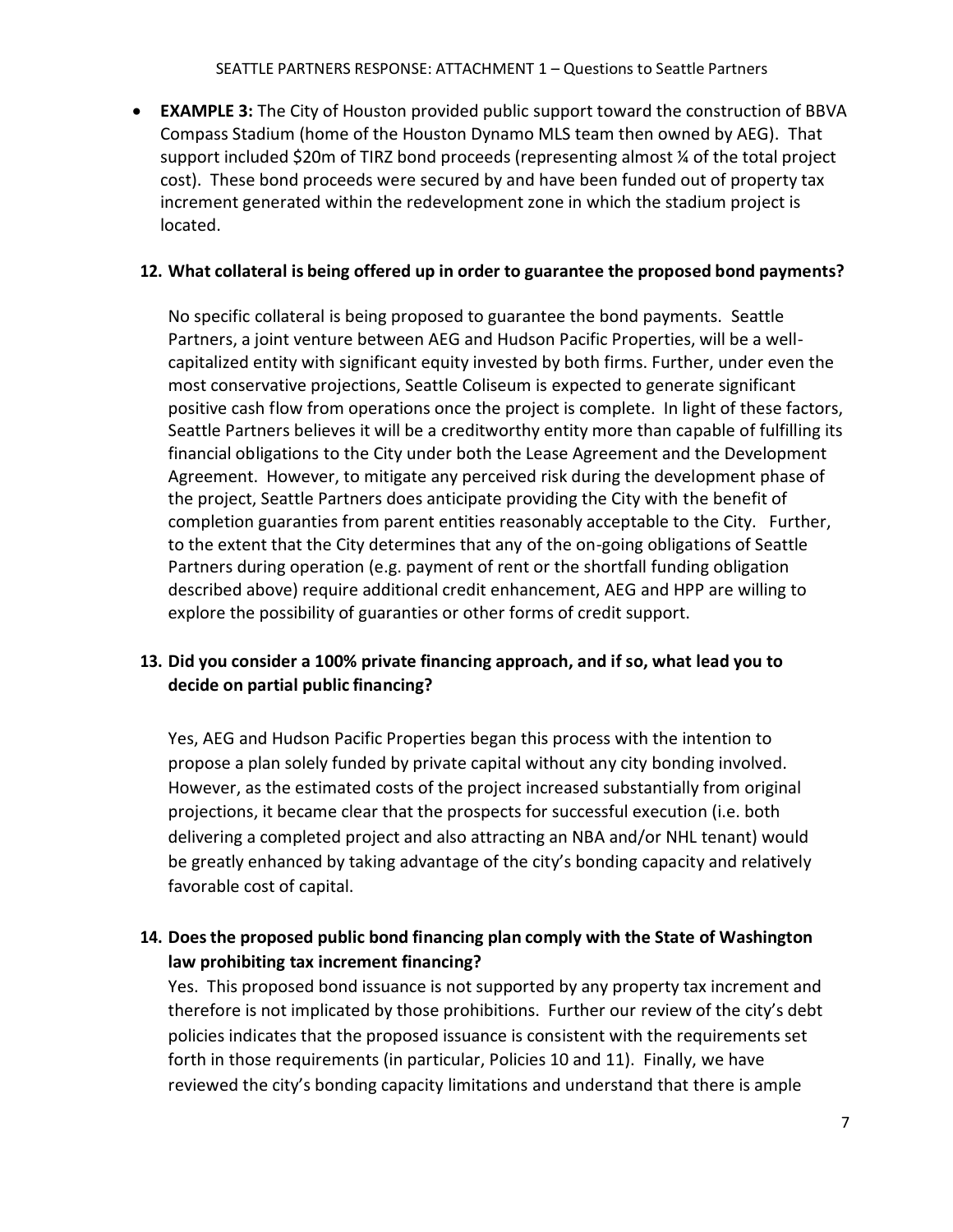capacity to accommodate the proposed issuance. **Was this considered?** Yes.

**15. If public financing cannot be issued, or issued at a lower level than requested, does Seattle Partners have an alternative source of financing? If so, please describe**.

Seattle Partners is exploring the availability of alternative sources of financing in the event the City is unable or unwilling to issue bonds in an amount contemplated by our initial proposal. In particular, we are in the process of assessing the possibility of utilizing some or all of the revenue streams proposed to support the City bonds (rent, facility fees and incremental taxes) to instead support the issuance of long-term private bonds underwritten by one or more financial institutions. However, such an alternative (if available) would likely involve a higher cost of capital and lower level of leverage, which could impact the feasibility of the project or could impact other proposed terms.

# **16. If there are incremental taxes received from the addition of an NHL and/or NBA team, what are you proposing they would go towards?**

In the first instance, the additional taxes would be available for use by the City as it determines appropriate and desirable. To the extent that securing an NHL and/or NBA team may require any public incentives, the City would have the flexibility to utilize some or all of these incremental admissions taxes as a mechanism to offer such an incentive.

**You state they would be excluded from the City's share of incremental taxes that would repay the City Bonds. If collected by the City, what is your estimate of the taxes generated by these activities? How would it impact the projected tax streams from other events (e.g. NBA or NHL games means fewer concerts to sell)?**

We estimate that incremental admissions taxes for an NBA or NHL team would be approximately \$4 million - \$5 million per team annually. We believe there would be a small number of displaced events due to the presence of a team, so we do not anticipate a material reduction in the admissions taxes collected from other events. A team would also generate incremental parking tax and B&O tax resulting to the City.

## **17. Please detail how you arrived at the approximately \$4 million number you projectfor facility fee revenue.**

We are happy to provide the details to the financial model. Due to the proprietary nature of our financial models, we would prefer to provide and review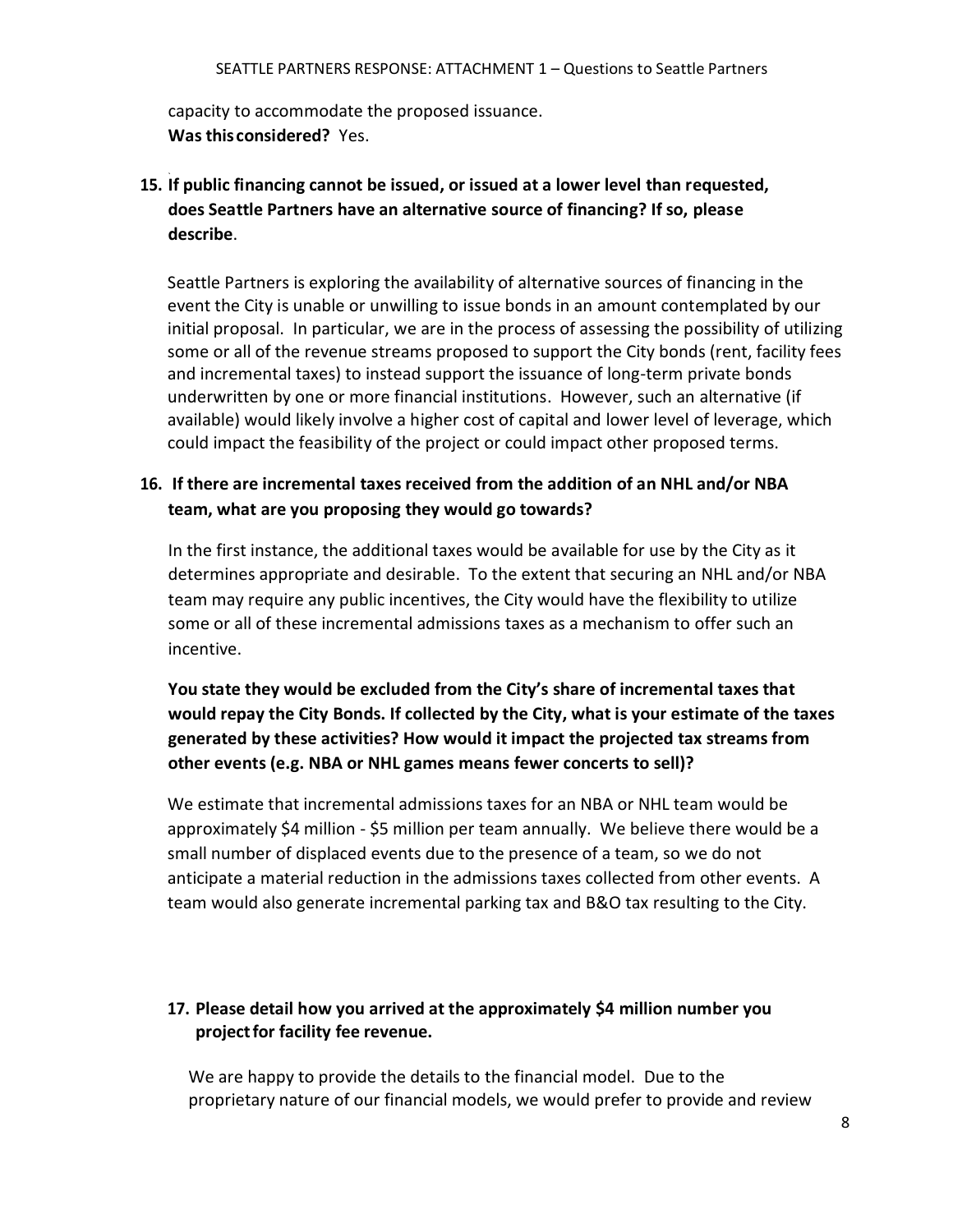them in person in our upcoming meeting. We look forward to the opportunity to review with you in person.

**18. Of the other arenas you operate, especially those in similar markets to Seattle, what has been the number of events (by type, if possible) hosted each year for the past 3-4 years? How much revenue was generated from events? How much other revenue have the arenas generated (by type, if possible).**  Seattle Partners will be pleased to provide a comparative analysis of event revenue from similar AEG venues. Due to the complex nature of obtaining this information, the detail requested will be provided at a later date.

### **Campus Impact Questions**

**1. How will the maintenance be handled for additions beyond the RedevelopmentSite footprint and who will fund (e.g. fitness trail, art installations, Thomas St. greening, etc.)?**

Seattle Partners has built in a level of maintenance and cleaning funding for areas outside of the arena. Certain areas will be under the maintenance control of others, such as SDOT and Seattle Center. Seattle Partners will work with these agencies to develop a maintenance program to adequately maintain these areas. Areas within the redevelopment boundary will be maintained with common area maintenance assessments. Some of this funding may be used for the areas mentioned above.

- **2. How did you come to the valuation of \$1 million for campus sponsorshiprights?**  Seattle Partners took the existing sponsorship budget (including the 2-year leading and training amounts in the Seattle Center budget) and modeled the growth potential tied in to a new arena on campus.
- **3. The proposal refers to "offsite parking" for trucks used for load in and load out of shows**? **Where will this parking be located?** Off-site parking has not been specifically secured at this point. Through our work

with Nelson/Nygaard we have identified potential locations in Interbay. Also, we would work with Seattle Center to utilize Memorial Stadium for truck parking as is currently the case.

**4. The proposal suggests capping utility costs at a historical average. Does this mean that the City will pay for increased utility costs associated with the increased size andheavier event load of the new arena?** 

The primary intent of Seattle Partners in putting forward that proposal was to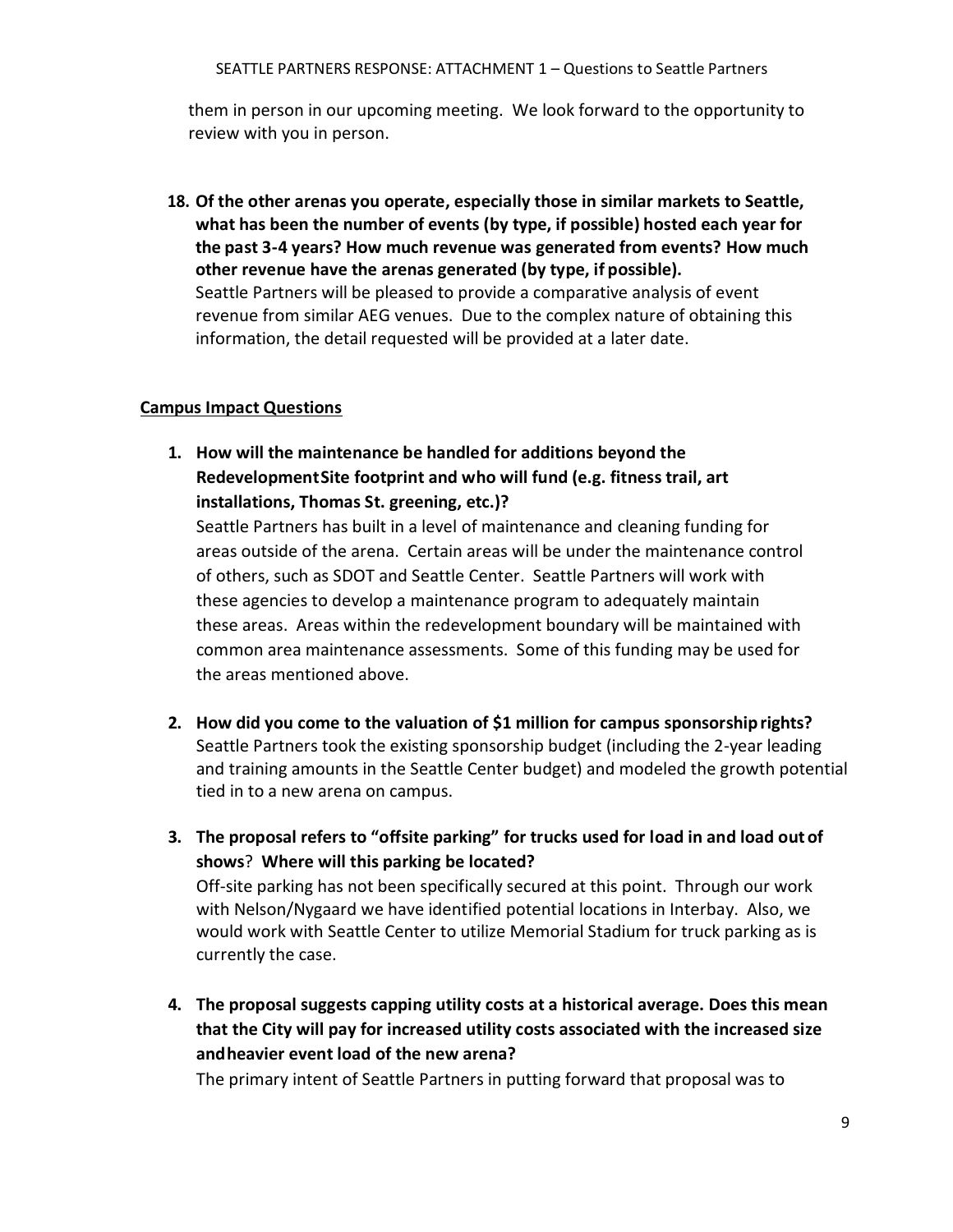provide protection against significant utility cost increases resulting from rate changes. Seattle Partners is open to refining its proposal to avoid the City bearing the burden of increased utility costs resulting from the increased size and heavier event load of the Seattle Coliseum relative to the Key Arena.

### **General Question**

1. **When you built Sprint Center in Kansas City, it was with a similar goal of trying to bring a professional sports team to the city.** 

Much like Seattle Partners is proposing for the Seattle Coliseum, Sprint Center was built to NBA and NHL specifications. The team use areas in Sprint Center are being used for other building functions to help Kansas City attract a wide variety of sports and entertainment events. If a team is secured in Kansas City, team use spaces will need to be remodeled to meet team-specific needs. This is how we approached Seattle Coliseum.

**Why was a team not able to be secured and why is this situation different**? A local ownership group that is capable and willing to make the required investment in an NBA or NHL team has never emerged in Kansas City. While potential ownership groups in Kansas City have expressed an interest in bringing a team to that market, the rapid appreciation in franchise values over the last decade have made it difficult for such ownership groups to rationalize an economic proposal that would support the investment required to secure a team through expansion or relocation. Seattle Partners strongly believes that Seattle presents a different situation, as the size and nature of the Seattle market is suited to attract and support the necessary investment to secure a team. In fact, in recent years, AEG has been approached by multiple prospective ownership groups expressing a very strong interest in placing an NBA or NHL team in the market, with many of these groups indicating both the wherewithal and the desire to make the required investment to acquire a team. While there are no guarantees regarding if and when an NBA or NHL team would come to Seattle, we are highly confident that if Seattle Partners' proposed project were to proceed, the prospects of a professional basketball or hockey team moving to the Seattle Coliseum would be extremely strong.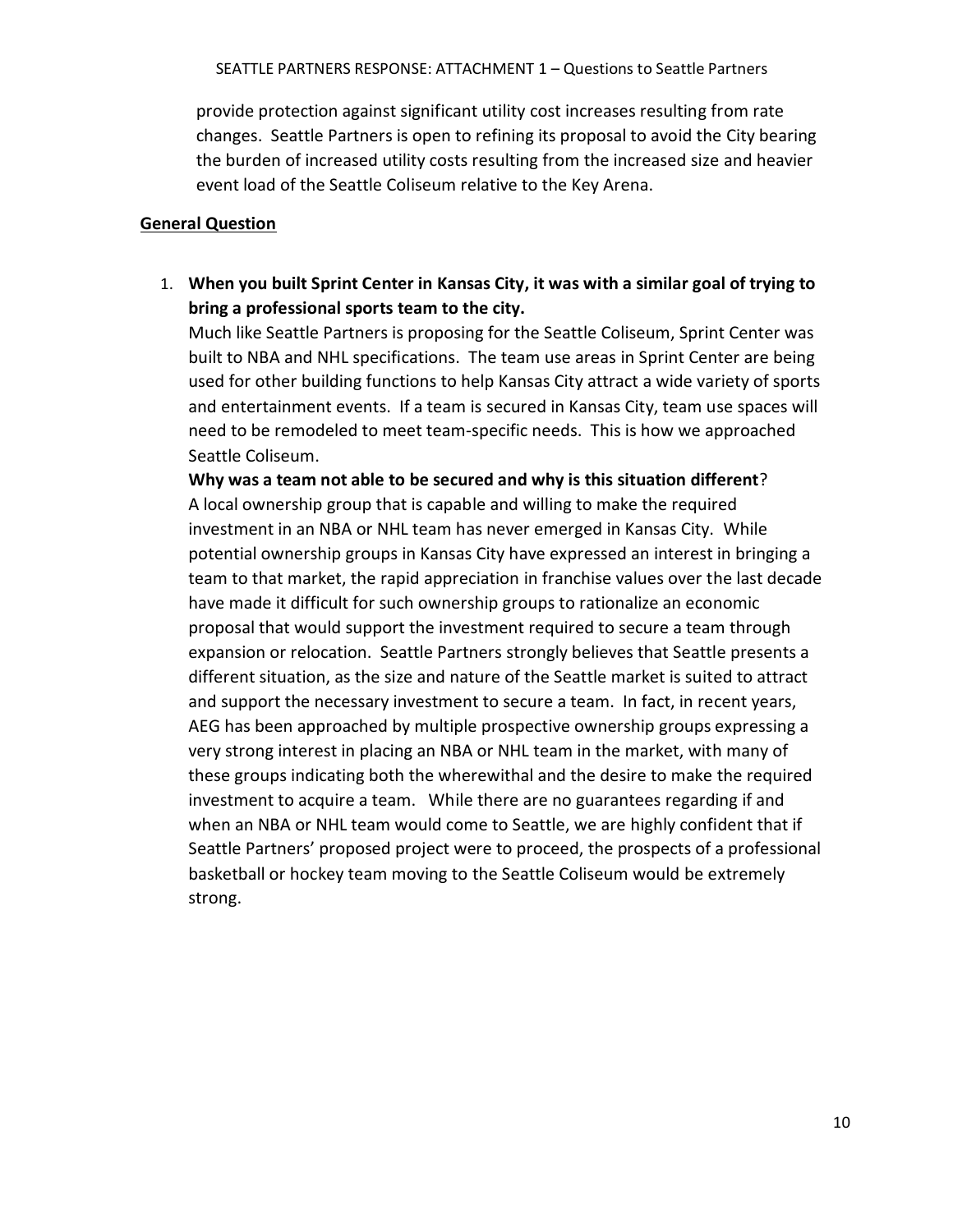#### **Legal Team Questions/Requests**

#### City Bonds and Seattle Partners Guaranty of Repayment (proposal page 386)

1. **Please specify any covenants that will be required from the City in connection with the proposed City bonds.**

We have not evaluated what specific covenants would be required of the city, but assume that a successful issuance of bonds would include customary borrower covenants consistent with similar municipal financings.

#### **When do you anticipate the bond sale occurring?**

Shortly before the start of construction (i.e. following completion of transaction documents, entitlements, design and a GMP contract for construction).

**Please confirm each revenue source proposed to pay debt service on the bonds and for each: 1) clarify when each revenue stream will be available to pay debt service (e.g. will facility fee revenues be available for initial years of debt service if bonds issued at beginning of construction?); 2) clarify whether there are eligible portions of project costs (e.g. parking taxes can only be used to support transportation related costs); and 3) for incremental taxes, please clarify assumptions for each city tax during construction and operations. Who will be responsible for costs of issuance and debt service reserves?**

Revenue streams available to pay debt service include rent, facility fee and increased amounts of admissions tax, business and occupations tax and parking taxes received by the City as a result of the project . To the extent that these revenue sources are not sufficient to cover the city's debt service on the bonds, Seattle Partners would be obligated to make up the shortfall to the city. The bonds would be structured so that principal payments would not be required until after, and interest would be capitalized during, the development phase of the project. Increased parking taxes are expected to comprise only a small portion of the revenue to repay the bonds, so we expect there will be sufficient transportation related costs in the project to support the use of those taxes.

Our model assumes that incremental taxes are determined by measuring the increase in those taxes relative to a baseline measured as the three-year historical average over the period preceding the project.

2. **Please describe the scope of your proposed guaranty of any shortfall in the funding sources for the City's bond repayment obligations. Please provide the specific entity information for the entity or entities providing the guarantees, with the understanding that City will need further assurances of the credit worthiness of such entities. Note that in addition to guaranties of the bond repayment obligations, assuming the City will**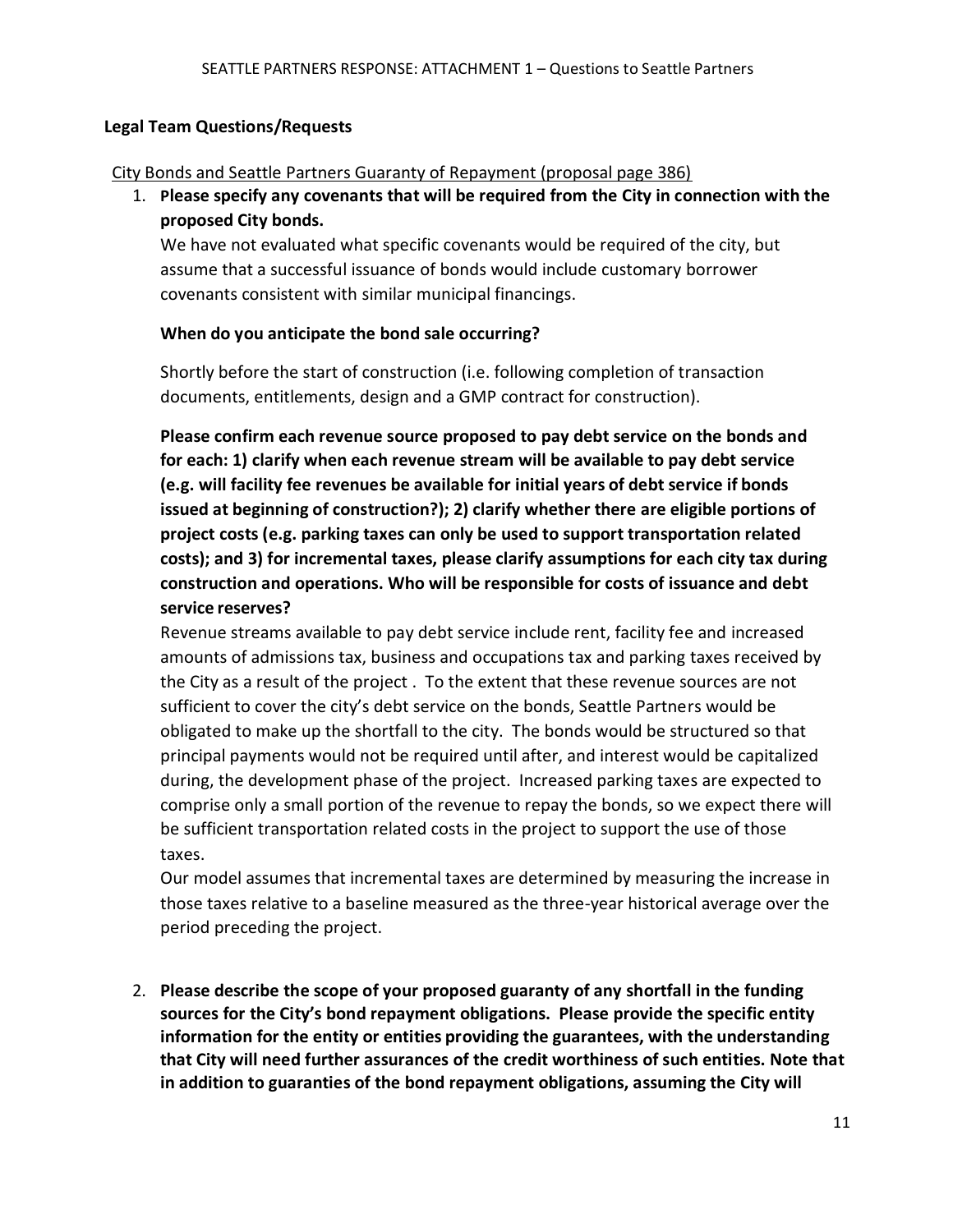**require guaranties of Seattle Partners' obligations under the Development Agreement and Lease Agreement, describe any difference in guarantors for those obligations.** Seattle Partners, a joint venture between AEG and Hudson Pacific Properties, will be a well-capitalized entity with significant equity invested by both firms. Further, under even the most conservative projections, Seattle Coliseum is expected to generate significant positive cash flow from operations once the project is complete. In light of these factors, Seattle Partners believes it will be a creditworthy entity more than capable of fulfilling its financial obligations to the city under both the Lease Agreement and the Development Agreement. However, to mitigate any perceived risk during the development phase of the project, Seattle Partners does anticipate providing the City with the benefit of completion guaranties from parent entities reasonably acceptable to the City. Further, to the extent that the city determines that any of the on-going obligations of Seattle Partners during operation (e.g. payment of rent or the shortfall funding obligation ) require additional credit enhancement, AEG and HPP are willing to explore the possibility of guaranties or other forms of credit support.

3. **Verify whether the proposed facility fee is static during the bond repayment term or is subject to increase (e.g., CPI)?**

Seattle Partners' model assumes a 2% annual increase in the facility fee.

### **Lease Term and Structure (proposal page 383)**

1. **The financial terms of lease renewals in your proposal are unlikely to be acceptable to the City. We invite you to offer more competitive terms relating to base rent, incentive rent, reserve fund deposits and tax increments applicable during renewal terms.**

Seattle partners is prepared to consider modifying its lease proposal during the renewal term, including the potential continuation of rent for the entire term.

2. **Provide additional details about a lease structure which would achieve AEG/Hudson's stated objective of "[e]nsuring that (a) construction costs incurred to redevelop the Arena as contemplated in this proposal are not subject to the imposition of sales, use or business and occupational taxes, and (b) the Arena does not become subject to the imposition of any property, possessory interest or similar tax during construction oroperation."** 

Seattle Partners would like to explore a dialogue with the city to ascertain whether the transaction could be structured in a way to avoid subjecting the project to sales tax during construction or to property tax during construction and operations. If this objective cannot be achieved with the ground lease structure initially proposed by Seattle Partners, we would be open to considering alternative structures, such as an operating lease of the improved project, that would preserve continued public ownership of the arena, although there are potential structural impediments to such a structure that we continue to analyze internally.

3. **You state that if the Project does become subject tothe above taxes, you will seek to**